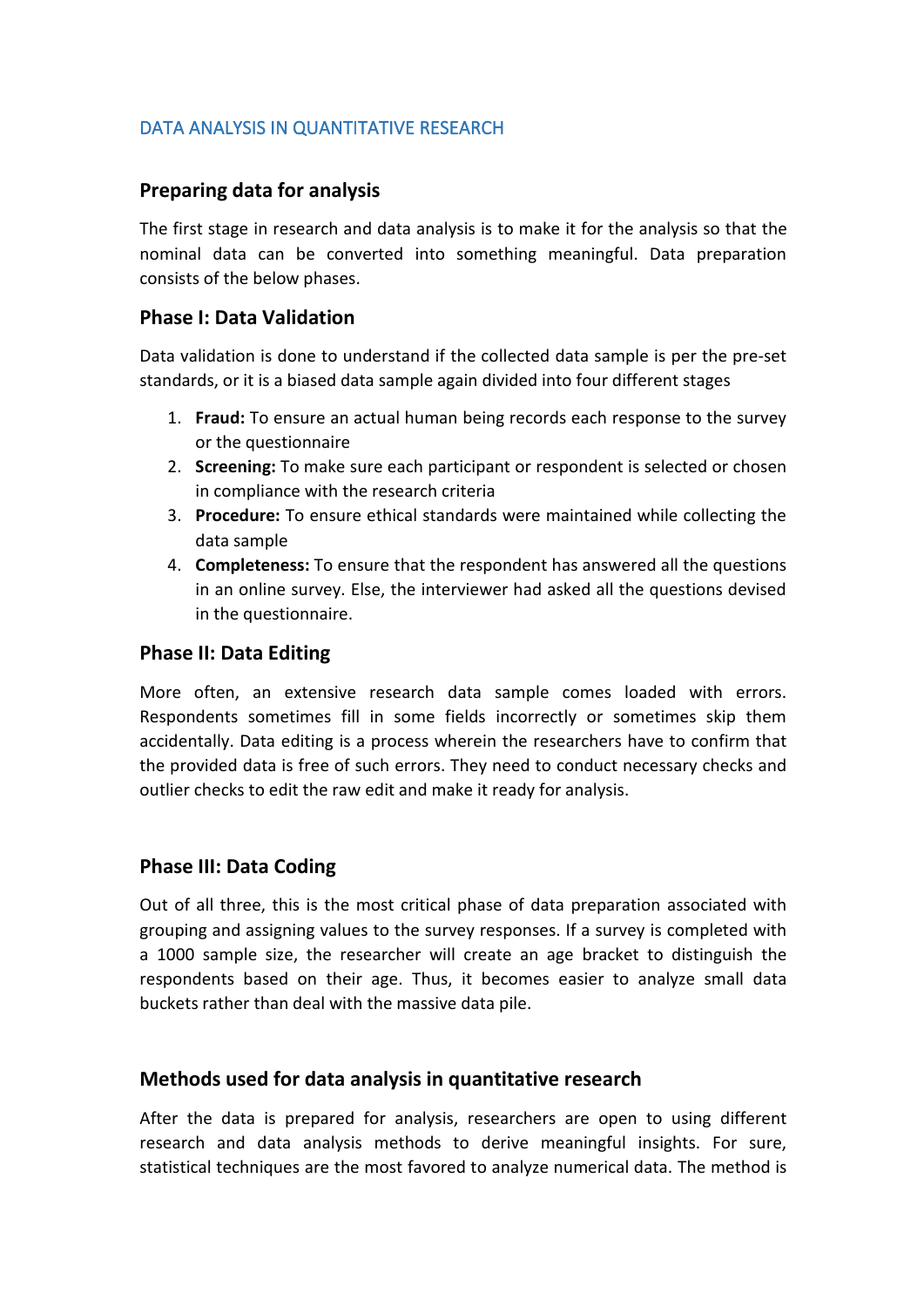again classified into two groups. First, 'Descriptive Statistics' used to describe data. Second, 'Inferential statistics' that helps in comparing the data.

## **Descriptive statistics**

This method is used to describe the basic features of versatile types of data in research. It presents the data in such ameaningful way that pattern in the data starts making sense. Nevertheless, the descriptive analysis does not go beyond making conclusions. The conclusions are again based on the hypothesis researchers have formulated so far. Here are a few major types of descriptive analysis methods.

### **Measures of Frequency**

- 1. Count, Percent, Frequency
- 2. It is used to denote home often a particular event occurs.
- 3. Researchers use it when they want to showcase how often a response is given.

#### **Measures of Central Tendency**

- 1. Mean, Median, Mode
- 2. The method is widely used to demonstrate distribution by various points.
- 3. Researchers use this method when they want to showcase the most commonly or averagely indicated response.

#### **Measures of Dispersion or Variation**

- 1. Range, Variance, Standard deviation
- 2. Here the field equals high/low points.
- 3. Variance standard deviation = difference between the observed score and mean
- 4. It is used to identify the spread of scores by stating intervals.
- 5. Researchers use this method to showcase data spread out. It helps them identify the depth until which the data is spread out that it directly affects the mean.

#### **Measures of Position**

- 1. Percentile ranks, Quartile ranks
- 2. It relies on standardized scores helping researchers to identify the relationship between different scores.
- **3.** It is often used when researchers want to compare scores with the average count.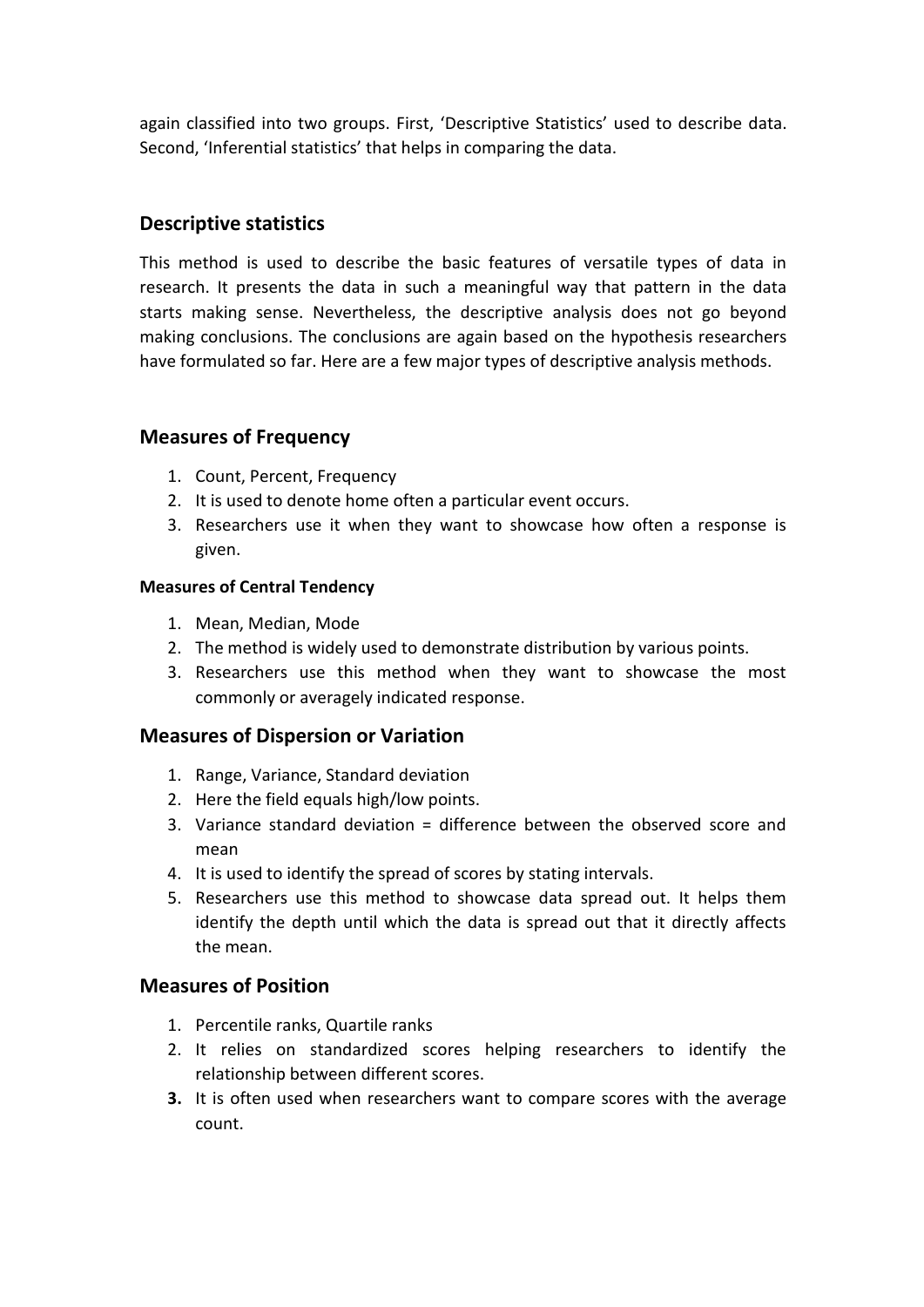For quantitative market research use of descriptive analysis often give absolute numbers, but the analysis is never sufficient to demonstrate the rationale behind those numbers. Nevertheless, it is necessary to think of the best method for research and data analysis suiting your survey questionnaire and what story researchers want to tell. For example, the mean is the best way to demonstrate the students' average scores in schools. It is better to rely on the descriptive statistics when the researchers intend to keep the research or outcome limited to the provided sample without generalizing it. For example, when you want to compare average voting done in two different cities, differential statistics are enough.

Descriptive analysis is also called a 'univariate analysis' since it is commonly used to analyze a single variable.

# **Inferential statistics**

Inferential statistics are used to make predictions about a larger population after research and data analysis of the representing population's collected sample. For example, you can ask some odd 100 audiences at a movie theater if they like the movie they are watching. Researchers then use inferential statistics on the collected sample to reason that about 80-90% of people like the movie.

Here are two significant areas of inferential statistics.

**Estimating parameters:** It takes statistics from the sample research data and demonstrates something about the population parameter.

**Hypothesis test:** It's about sampling research data to answer the survey research questions. For example, researchers might be interested to understand if the new shade of lipstick recently launched is good or not, or if the multivitamin capsules help children to perform better at games.

These are sophisticated analysis methods used to showcase the relationship between different variables instead of describing a single variable. It is often used when researchers want something beyond absolute numbers to understand the relationship between variables.

Here are some of the commonly used methods for data analysis in research.

**Correlation:** When researchers are not conducting experimental research wherein the researchers are interested to understand the relationship between two or more variables, they opt for correlational research methods.

**Cross-tabulation:** Also called contingency tables, cross-tabulation is used to analyze the relationship between multiple variables. Suppose provided data has age and